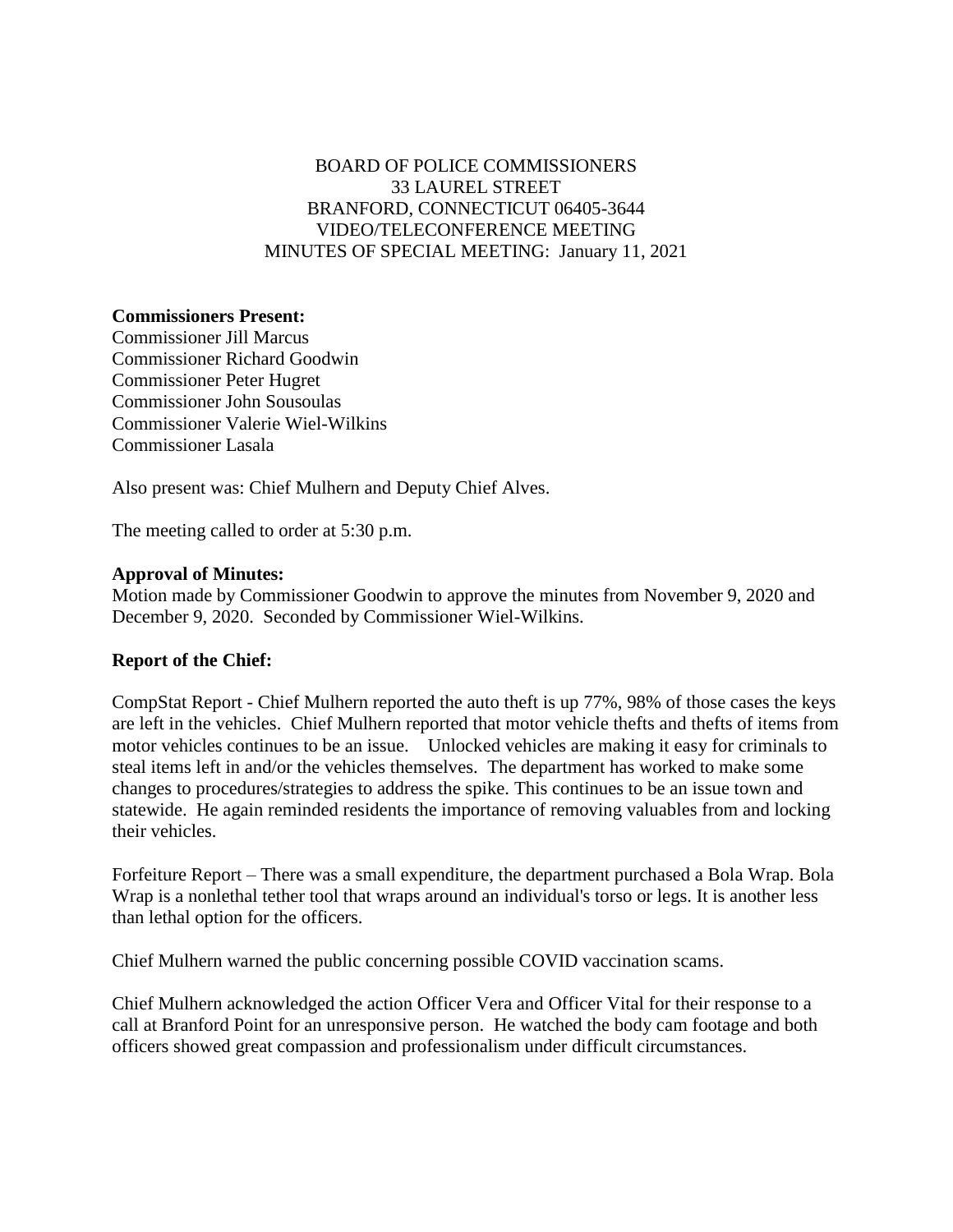Board of Police Commissioners Minutes of Special Meeting – January 11, 2021 Page Two

### Letters:

Letter from a resident expressing appreciation for assistance provided by Officer Vera. Letter of appreciation from The Branford Food Pantry for assistance provided by Lt. Ramey. Message received from a resident for assistance provided by Officer Loftis. Letter of appreciation from a resident for assistance provided by Det. Atkinson. Letter of appreciation from the East Windsor Police Department for the departments donation of the WatchGuard Body Cameras.

Chief Mulhern provided a brief overview of the budget. He stated that they would be looking to add an  $11<sup>th</sup>$  Dispatcher. He also stated that they would be supporting a proposal from the Counseling Center to add an additional person as a Police Department Social Worker. Deputy Chief Alves provided additional information concerning the Police Accountability Act and that they have looked at the various models to address the issue of calls involving mental health issues. They favor the Police-Social Worker model that is being used by other departments. This additional person would report to the Branford Police Department and the Counseling Center but be directly supervised by the Counseling Center. This would also help with follow up on calls. This position would be a Social Worker position. They would not have police powers.

## **Traffic Committee**

Request for traffic calming - Speed Hump on Toole Drive and a reconsideration of a Crosswalk at the intersection of Toole and Weir. This would replace approved crosswalk at the Toole/Indian Neck intersection. Motion made by Commissioner Goodwin to cancel the approval of the Crosswalk at the intersection of Weir at Indian Neck Avenue and approve a crosswalk at Toole and Indian Neck Avenue. Seconded by Commissioner Marcus. Vote unanimous.

Request for **NO PARKING** along a stretch of Riverview Ave. in Short Beach. Motion made by Commissioner Goodwin to approve the request. Seconded by Commissioner Wiel-Wilkins. Vote unanimous. Peter Hugret and Lt. Phil Ramey will identify the beginning and end of the no parking area.

Request for Traffic Calming actions on Shore Drive including possible flashing lights on the Stop sign, a Center of the road Yield to Pedestrian sign in the crosswalk and hump/rumble strips. No action on this item. The Traffic Committee will hold another meeting with the neighbors.

Request for LTA approval of the Rogers Street proposed traffic calming measures related to Mariners Landing plan. Motion made by Commissioner Goodwin to approve the traffic calming measures. Seconded by Commissioner Sousoulas. Vote unanimous.